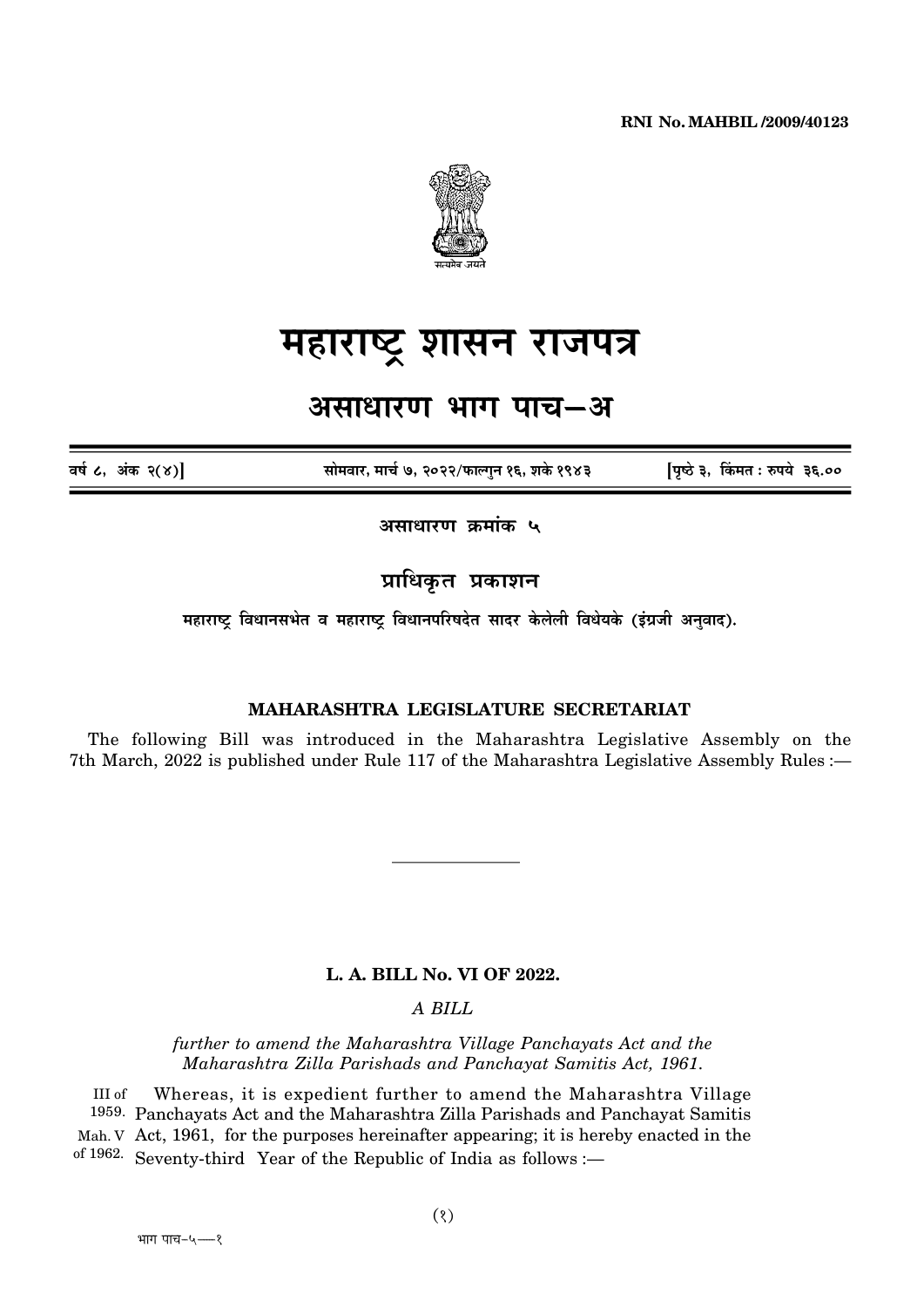#### CHAPTER I

PRELIMINARY.

1. This Act may be called the Maharashtra Village Panchayats and Maharashtra Zilla Parishads and Panchayat Samitis (Amendment) Act, 2022. Short title.

#### CHAPTER II

#### AMENDMENT TO THE MAHARASHTRA VILLAGE PANCHAYATS ACT.

2. In section 10 of the Maharashtra Village Panchayats Act, in sub- III of of section 10 section  $(1)$ , in clause  $(b)$ , for the words "State Election Commission" the 1959. of III of 1959. words "State Government" shall be substituted. Amendment

#### CHAPTER III

## AMENDMENTS TO THE MAHARASHTRA ZILL PARISHADS AND PANCHAYAT SAMITIS ACT, 1961.

3. In section 9 of the Maharashtra Zilla Parishads and Panchayat Samitis Mah. V of section 9 of Act, 1961 (hereinafter referred to as "the Zilla Parishads and Panchayat of 1962. Mah. V of Samitis Act"), in sub-section (1), in clause (a), for the words "State Election Commission" the words "State Government" shall be substituted. Amendment 1962.

4. In section 12 of the Zilla Parishads and Panchayat Samitis Act, in subof section  $(1)$ , for the words "State Election Commission" the words "State Government or an officer authorized by it" shall be substituted. Amendment of Mah. V of 1962.

5. In section 58 of the Zilla Parishads and Panchayat Samitis Act, in subof section section (1), in clause (a), for the words "State Election Commission" the words  $^{58}$  of Mah.  $^{58}$  State Government or an officer authorized by it" shall be substituted. Amendment V of 1962.

#### CHAPTER IV

#### MISCELLANEOUS.

6. Notwithstanding anything contained in the Maharashtra Village III of division of Panchayats Act and the Zilla Parishads and Panchayat Samitis Act and the 1959. wards, rules made thereunder, where the process,— Annulment of

> $(i)$  to divide a village into wards and to determine number of members of Panchayat to be elected from each ward ;

> $(ii)$  to divide a district into electoral divisions and to determine the number of councillors to be elected from each electoral division, or

 $(iii)$  to divide an electoral division into electoral colleges,

is started or completed by the State Election Commission, before the date Mah. of commencement of the Maharashtra Village Panchayats and Maharashtra Zilla Parishads and Panchayat Samitis (Amendment) Act, 2022, such process 2022. shall be deemed to be annulled; and the process to divide the wards, electoral divisions or electoral colleges and determination of number of members of panchayat or councillors of Zilla Parishads to be elected from each ward or electroal division shall be done afresh according to the provisions of the Maharashtra Village Panchayats Act and the Zilla III of Parishads and Panchayat Samitis Act, as amended by this Act. of 1959.

electoral divisions and electoral colleges.